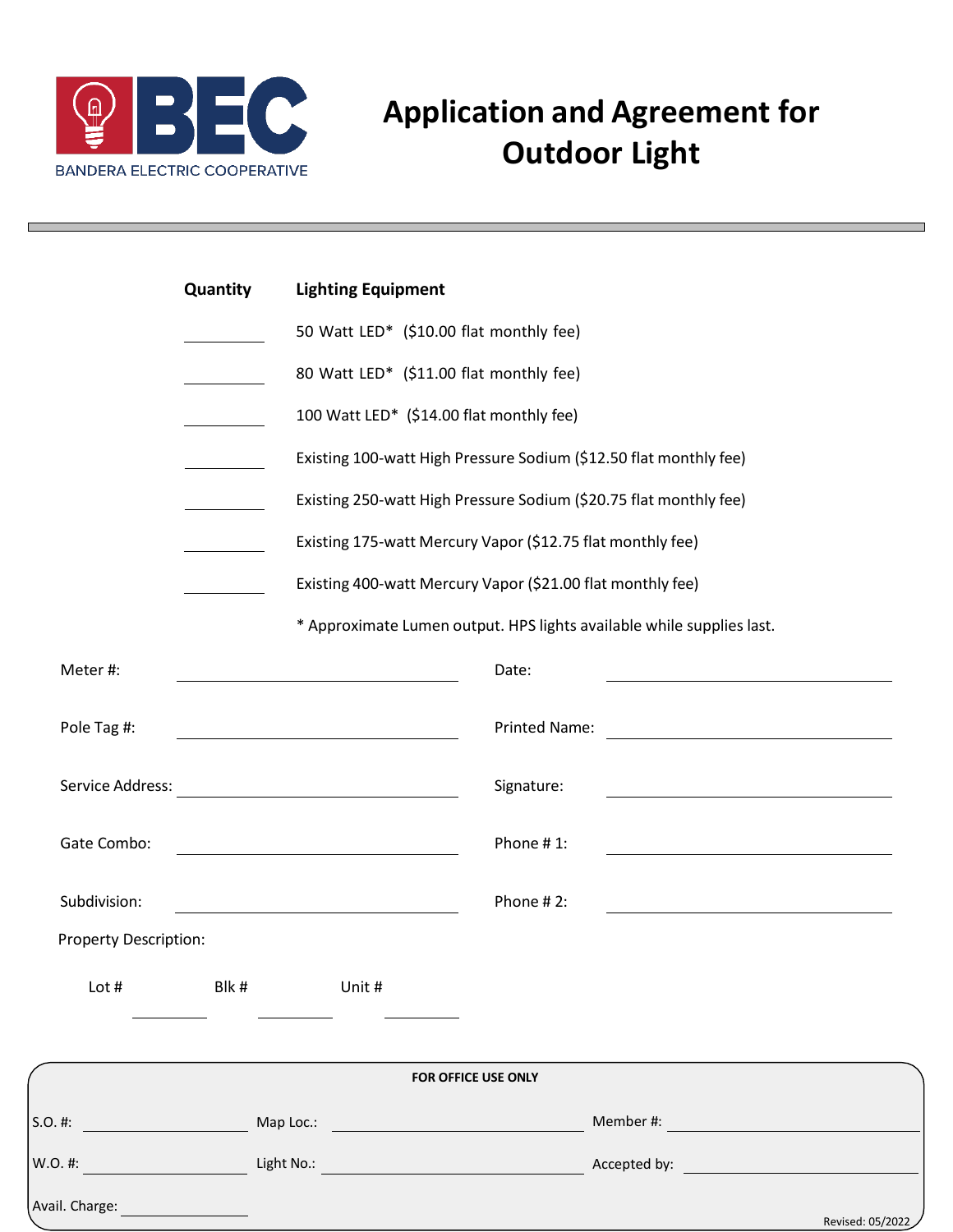The undersigned (hereinafter referred to as "Applicant") hereby applies for Outdoor Lighting Service from Bandera Electric Cooperative, Inc. (hereinafter referred to as "Cooperative"), upon the following terms and conditions:

- 1. The Applicant agrees to pay the \$125.00 installation fee for each new light installed on an existing pole and to pay for this service at the applicable rate schedule.
- 2. In addition to the installation fee, Applicant agrees to pay a \$200 Engineering Fee when requesting a new light which requires additional equipment to be installed. Additional construction costs may apply.
- 3. The Cooperative shall furnish, install, operate, and maintain the outdoor lighting equipment on an existing pole belonging to the Cooperative. The light shall be electrically connected so that the power for operation does not pass through the meter that is installed for the Applicant's other usage. The light location must be mutually agreeable to both the Cooperative and Applicant. In the event that the installation of poles or other facilities are required, a non-refundable contribution-in-aid of construction charge equal to the estimated cost of any additional electric facilities (e.g. poles, wire, transformers, etc.) is required to be paid in advance of construction.
- 4. The Cooperative shall maintain the lighting equipment, including lamp replacement, at no additional cost to the Applicant. The monthly charge for the outdoor/street light will be in accordance with the applicable rate schedule in the Tariff. The Applicant shall notify the Cooperative of the need for maintenance of the lighting equipment.
- 5. The lighting equipment shall remain the property of the Cooperative. The Applicant shall protect the lighting equipment from vandalism and/or deliberate damage.
- 6. The Applicant shall allow authorized representatives of the Cooperative entry upon the Applicant's premises to trim trees and shrubs as necessary for maintenance of the lighting equipment and for removal of the lighting equipment upon termination of service under this agreement.

The acceptance of this application by the Cooperative shall constitute an agreement between the Applicant and the Cooperative and shall continue in force from the date the lighting equipment is installed and thereafter until cancelled by at least 30 days written notice given by either party to the other.

**APPLICANTS INITIALS:**